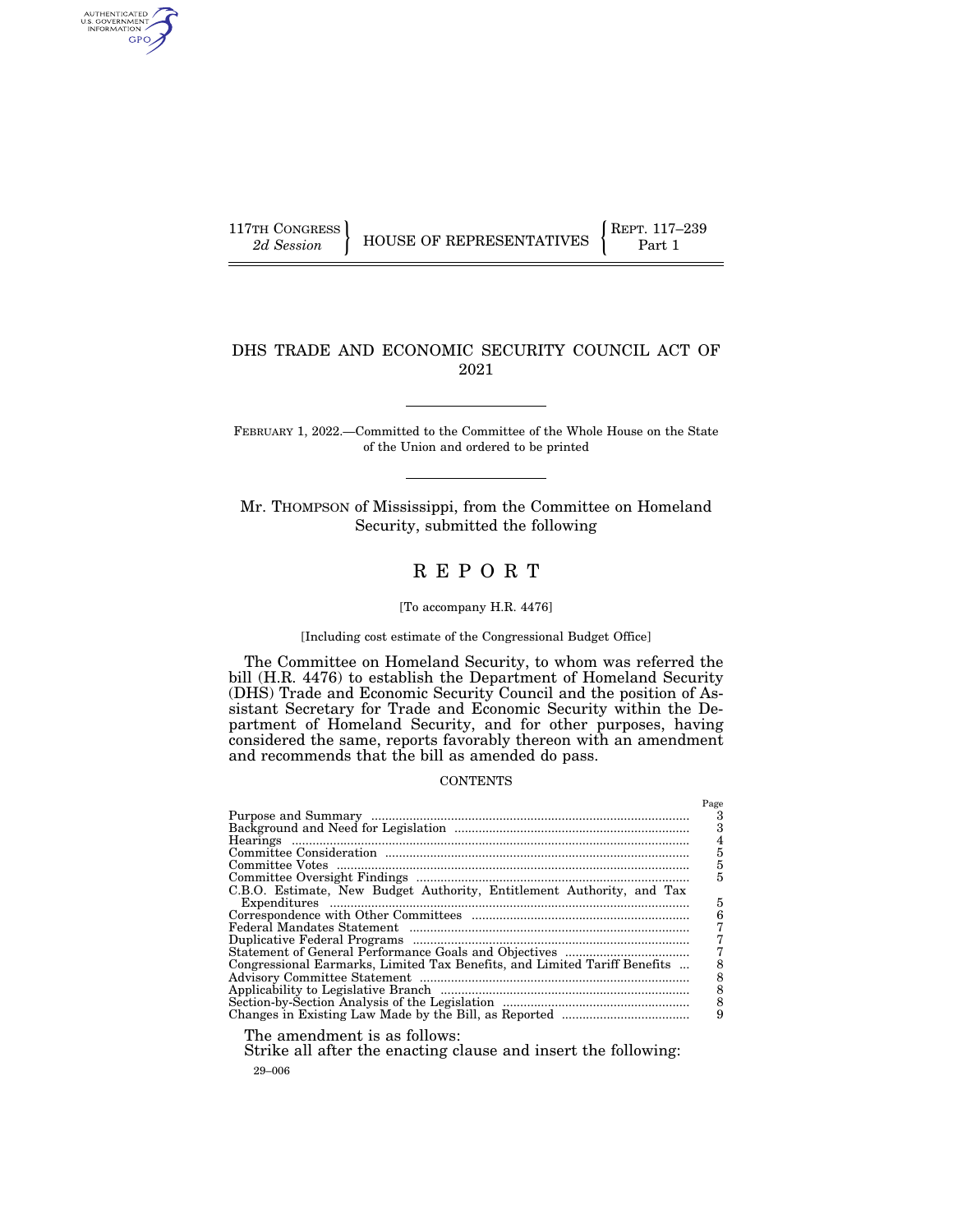**SECTION 1. SHORT TITLE.** 

This Act may be cited as the ''DHS Trade and Economic Security Council Act of 2021''.

**SEC. 2. DHS TRADE AND ECONOMIC SECURITY COUNCIL.** 

(a) IN GENERAL.—Subtitle H of title VIII of the Homeland Security Act of 2002 (6 U.S.C. 451 et seq.) is amended by adding at the end the following new section: **''SEC. 890B. DHS TRADE AND ECONOMIC SECURITY COUNCIL.** 

''(a) ESTABLISHMENT.—There is established in the Department the DHS Trade and Economic Security Council (referred to in this section as the 'Council').

''(b) DUTIES OF THE COUNCIL.—The Council shall provide to the Secretary advice and recommendations on matters of trade and economic security, including—

 $(1)$  identifying concentrated risks for trade and economic security;

 $(2)$  setting priorities for securing the Nation's trade and economic security; "(3) coordinating Department-wide activity on trade and economic security matters;

 $''(4)$  with respect to the President's continuity of the economy plan under section 9603 of the William M. (Mac) Thornberry National Defense Authorization Act of Fiscal Year 2021;

''(5) proposing statutory and regulatory changes impacting trade and economic security; and

 $"$ (6) any other matters the Secretary considers appropriate.<br> $"$ (c) MEMBERSHIP.—

"(1) IN GENERAL.—The Council shall be composed of the following members: ''(A) The Assistant Secretary for Trade and Economic Security of the Office of Strategy, Policy, and Plans of the Department.

 $f(B)$  An officer or an employee, selected by the Secretary, from each of the following components and offices of the Department:

(i) The Cybersecurity and Infrastructure Security Agency.

''(ii) The Federal Emergency Management Agency. ''(iii) The Office of Intelligence and Analysis.

"(iv) The Science and Technology Directorate.

''(v) United States Citizenship and Immigration Services.

"(vi) The Coast Guard.

''(vii) U.S. Customs and Border Protection.

''(viii) U.S. Immigration and Customs Enforcement.

"(ix) The Transportation Security Administration.

''(2) CHAIR AND VICE CHAIR.—The Assistant Secretary for Trade and Economic Security shall serve as Chair of the Council. The Assistant Secretary for Trade and Economic Security may designate a Council member as a Vice Chair.

''(d) MEETINGS.—The Council shall meet not less frequently than quarterly, as well as—

''(1) at the call of the Chair; or

''(2) at the direction of the Secretary.

''(e) BRIEFINGS.—Not later than 180 days after the date of the enactment of this section and every six months thereafter for four years, the Council shall brief the Committee on Homeland Security of the House of Representatives and the Committee on Homeland Security and Governmental Affairs of the Senate on the actions and activities of the Council.

''(f) DEFINITION.—In this section, the term 'economic security' means the condition of having secure and resilient domestic production capacity combined with reliable access to the global resources necessary to maintain an acceptable standard of living and protect core national values."

(b) CLERICAL AMENDMENT.—The table of contents in section 1(b) of the Homeland Security Act of 2002 is amended by inserting after the item relating to section 890A the following new item:

''Sec. 890B. DHS Trade and Economic Security Council.''.

**SEC. 3. ASSISTANT SECRETARY FOR TRADE AND ECONOMIC SECURITY.** 

Section 709 of the Homeland Security Act of 2002 (6 U.S.C. 349) is amended— (1) by redesignating subsection (g) as subsection (h); and

(2) by inserting after subsection (f) the following new subsection:

"(g) ASSISTANT SECRETARY FOR TRADE AND ECONOMIC SECURITY.

''(1) IN GENERAL.—There is within the Office of Strategy, Policy, and Plans an Assistant Secretary for Trade and Economic Security.

''(2) DUTIES.—The Assistant Secretary for Trade and Economic Security shall be responsible for policy formulation regarding matters relating to economic security and trade, as such matters relate to the mission and the operations of the Department.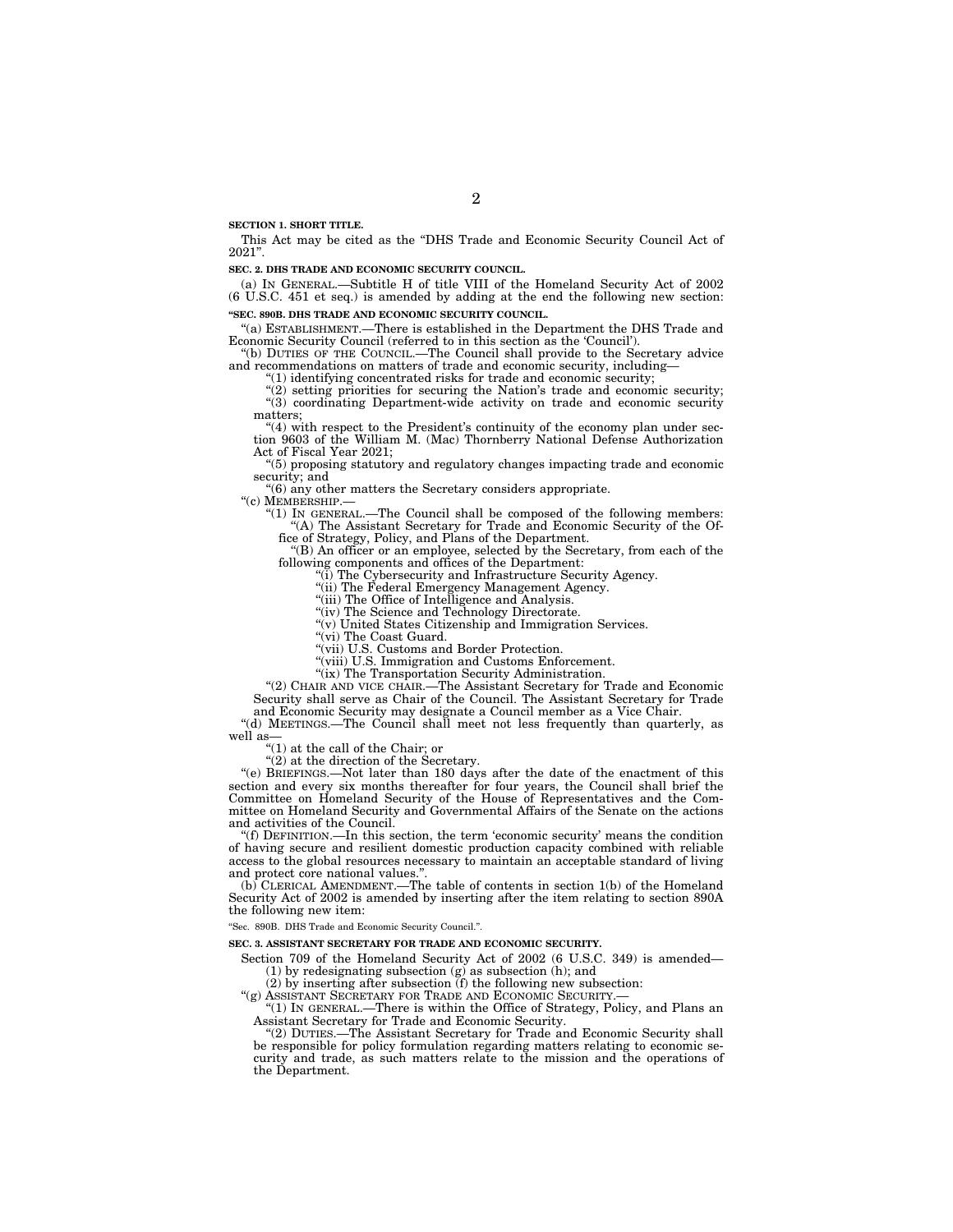''(3) ADDITIONAL RESPONSIBILITIES.—In addition to the duties specified in paragraph (2), the Assistant Secretary for Trade and Economic Security shall— ''(A) oversee—

''(i) the activities and enhancements of requirements for supply chain mapping not otherwise assigned by law or by the Secretary to another officer; and

"(ii) assessments and reports to Congress related to critical economic security domains:

''(B) serve as the executive for the Department on the Committee on For-eign Investment in the United States (CFIUS), the Committee for the As-sessment of Foreign Participation in the United States Telecommunications Services Sector, and the Federal Acquisition Security Council (in addition to any position on such Council occupied by a representative of the Cybersecurity and Infrastructure Security Agency of the Department);

 $\rm ^{\circ}(C)$  coordinate with stakeholders in other Federal departments and agencies and non-governmental entities with trade and economic security interests, authorities, and responsibilities; and

''(D) perform such additional duties as the Secretary or the Under Secretary of Strategy, Policy, and Plans may prescribe.

''(4) DEFINITIONS.—In this subsection:

''(A) CRITICAL ECONOMIC SECURITY DOMAIN.—The term 'critical economic security domain' means any infrastructure, industry, technology, or intellectual property (or combination thereof) that is essential for the economic security of the United States.

"(B) ECONOMIC SECURITY.—The term 'economic security' has the meaning given such term in section 890B.''.

### **SEC. 4. AUTHORIZATION OF APPROPRIATIONS.**

There are authorized to be appropriated to the Secretary of Homeland Security \$3,000,000 for each of fiscal years 2022 through 2026 to carry out section 890B and subsection (g) of section 709 of the Homeland Security Act of 2002, as added and inserted, respectively, by sections 2 and 3 of this Act.

### PURPOSE AND SUMMARY

H.R. 4476, the ''DHS Trade and Economic Security Council Act of 2021'' codifies the Department of Homeland Security's (DHS) Trade and Economic Security Council (''the Council'') as well as the position of Assistant Secretary for Trade and Economic Security within the Office of Strategy, Policy, and Plans. The bill specifies that the Council shall provide the Secretary of Homeland Security advice and recommendations on matters of trade and economic security such as identifying risks, setting priorities, and coordinating Department-wide activity. In addition, the bill outlines the duties and additional responsibilities that the Assistant Secretary for Trade and Economic Security would perform. Finally, the bill authorizes \$3,000,000 for each of fiscal years 2022 through 2026 to conduct these activities.

## BACKGROUND AND NEED FOR LEGISLATION

One of DHS's core missions is to advance American prosperity and economic security long into the future. The prosperity and security of the U.S. are integral to DHS's homeland security operations in international trade, national transportation systems, maritime activities, and U.S. financial systems. This requires DHS to proactively consider potential threats and vulnerabilities that could be exploited by adversaries or exacerbated during a natural disaster, public health emergency, or other events. The COVID–19 pandemic exposed supply chain vulnerabilities, disrupting our economic security, and illustrated why the U.S. must move away from its dependence on other countries for goods that are critical to the well-being of Americans.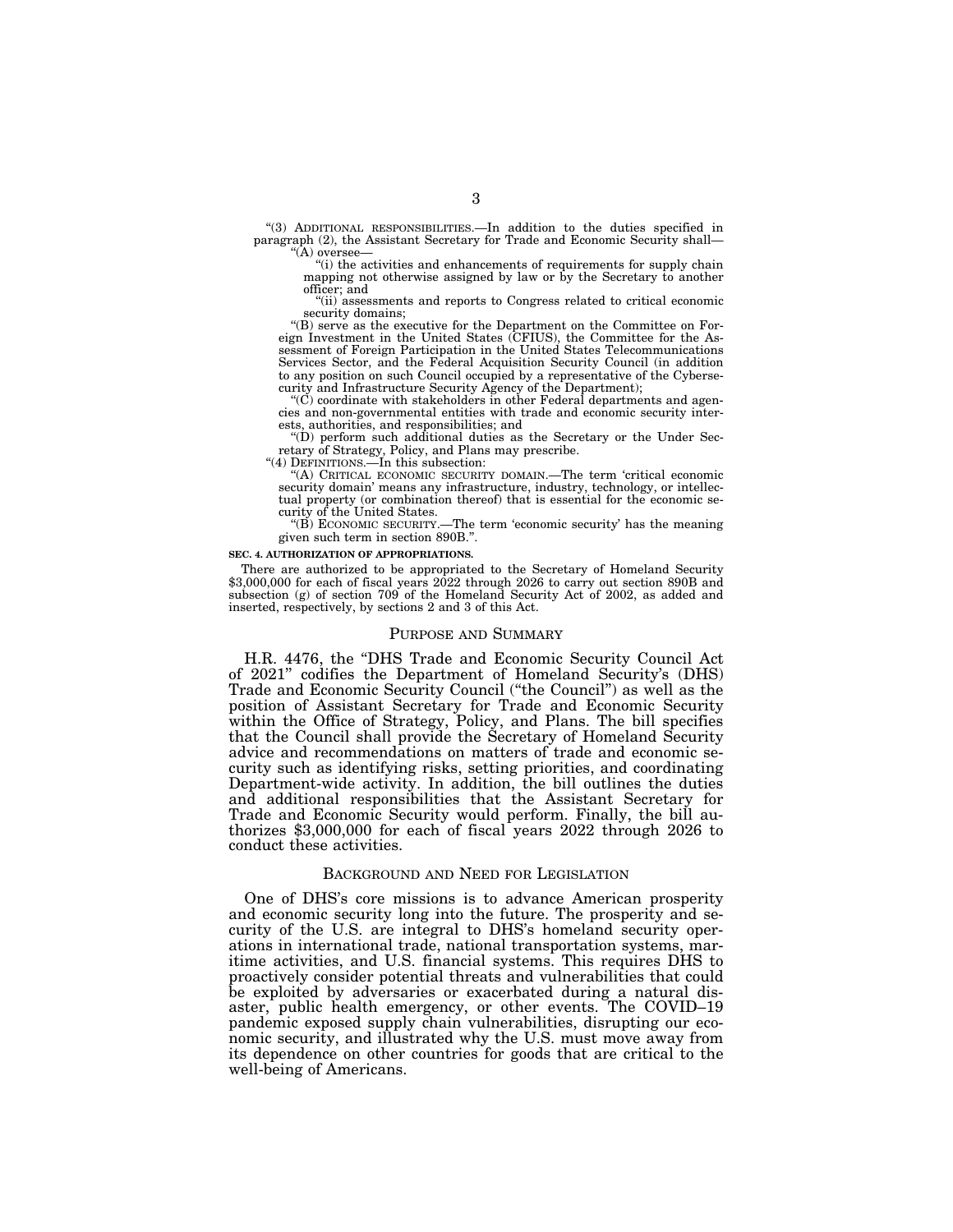In 2020, DHS's Homeland Security Advisory Council (HSAC) issued a report that found that the supply chain threat to American economic security is growing.1 Additionally, the DHS 2020 Economic Security Assessment emphasized that COVID–19 ''laid bare some growing gaps in the U.S. economy, particularly around manufacturing and supply chains for tangible goods."<sup>2</sup> The 2020 economic assessment concluded that, to ensure the United States has a secure, resilient, and prosperous economy today, tomorrow, and into the future, it is imperative to proactively mitigate risks in these domains to minimize the opportunity for adversaries to exploit them. In response to a recommendation in the HSAC's 2020 report that seeks to solidify DHS' economic security efforts,3 H.R. 4476 seeks to codify two existing entities within the Department: (1) the DHS Trade and Economic Security Council, and (2) the position of Assistant Secretary for Trade and Economic Security within the Office of Strategy, Policy, and Plans.

### **HEARINGS**

For the purposes of clause  $3(c)(6)$  of rule XIII of the Rules of the House of Representatives, the following hearings were used to develop H.R. 4476:

• On July 15, 2021, the Committee held a hearing entitled ''Securing the Homeland: Reforming DHS to Meet Today's Threats.'' The Committee received testimony from Mr. Tom Warrick, Senior Fellow and Director of the Future of DHS Project, Atlantic Council; Ms. Carrie Cordero, Senior Fellow and General Counsel, Center for a New American Security; Ms. Katrina Mulligan, Acting Vice President, National Security and International Policy, Center for American Progress; and Mr. Frank Cilluffo, Director, McCrary Institute for Cyber and Critical Infrastructure Security.

• On March 17, 2021, the Committee held a hearing entitled, ''The Way Forward on Homeland Security.'' The Committee received testimony from the Honorable Alejandro Mayorkas, Secretary of Homeland Security.

• On February 24, 2021, the Committee held a hearing entitled, ''Confronting the Coronavirus: Perspectives on the COVID–19 Pandemic One Year Later.'' The Committee received testimony from A. Nicole Clowers, Managing Director, Health Care Team, U.S. Government Accountability Office; Crystal Watson, DrPH, Senior Scholar, Johns Hopkins Center for Health Security, Assistant Professor in the Department of Environmental Health and Engineering, Johns Hopkins Bloomberg School of Public Health; Ngozi O. Ezike, MD, Director, Illinois Department of Public Health; and J. Ryan McMahon II, County Executive, Onondaga County, New York.

<sup>&</sup>lt;sup>1</sup> "Final Report: Economic Security Subcommittee," Homeland Security Advisory Council, (Nov.

<sup>2020),</sup> available at https://www.dhs.gov/sites/default/files/publications/final\_economic\_security\_subcommitte\_report 1.pdf.<br>
22020 Economic\_security\_assessment," U.S. Department of Homeland Security, Office of<br>
242020 Econo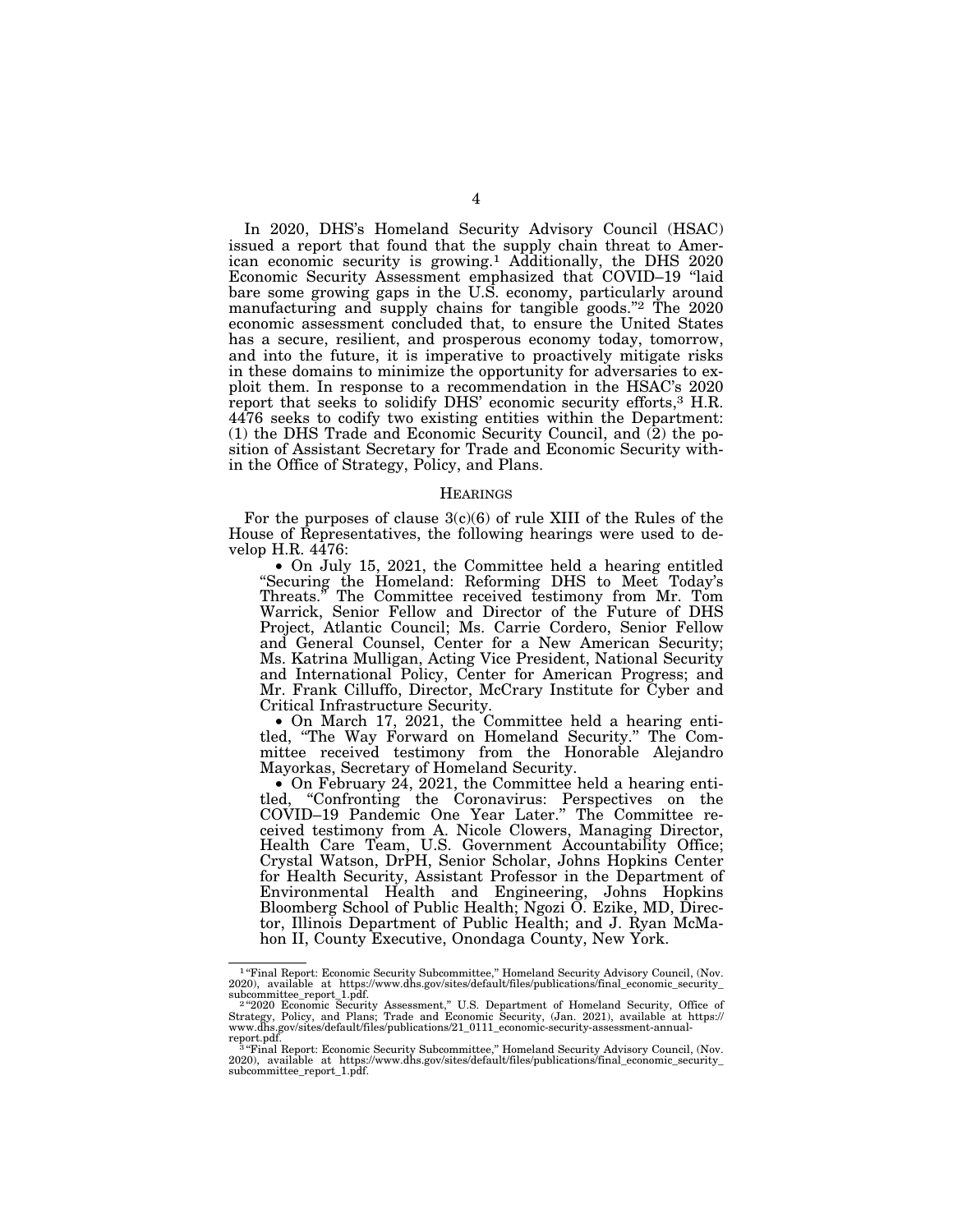### COMMITTEE CONSIDERATION

The Committee met on October 26, 2021, a quorum being present, to consider H.R. 4476 and ordered the measure to be favorably reported to the House, as amended, by voice vote.

### COMMITTEE VOTES

Clause 3(b) of rule XIII requires the Committee to list the recorded votes on the motion to report legislation and amendments thereto.

No recorded votes were requested during consideration of H.R. 4476.

### COMMITTEE OVERSIGHT FINDINGS

In compliance with clause  $3(c)(1)$  of rule XIII, the Committee advises that the findings and recommendations of the Committee, based on oversight activities under clause 2(b)(1) of rule X, are incorporated in the descriptive portions of this report.

### CONGRESSIONAL BUDGET OFFICE ESTIMATE, NEW BUDGET AUTHORITY, ENTITLEMENT AUTHORITY, AND TAX EXPENDITURES

With respect to the requirements of clause  $3(c)(2)$  of rule XIII and section 308(a) of the Congressional Budget Act of 1974, and with respect to the requirements of clause  $3(c)(3)$  of rule XIII and section 402 of the Congressional Budget Act of 1974, the Committee adopts as its own the estimate of any new budget authority, spending authority, credit authority, or an increase or decrease in revenues or tax expenditures contained in the cost estimate prepared by the Director of the Congressional Budget Office.

### U.S. CONGRESS, CONGRESSIONAL BUDGET OFFICE, *Washington, DC, January 27, 2022.*

Hon. BENNIE G. THOMPSON, *Chairman, Committee on Homeland Security,* 

*House of Representatives, Washington, DC.* 

DEAR MR. CHAIRMAN: The Congressional Budget Office has prepared the enclosed cost estimate for H.R. 4476, the DHS Trade and Economic Security Council Act of 2021.

If you wish further details on this estimate, we will be pleased to provide them. The CBO staff contact is Lindsay Wylie.

Sincerely,

PHILLIP L. SWAGEL, *Director.* 

Enclosure.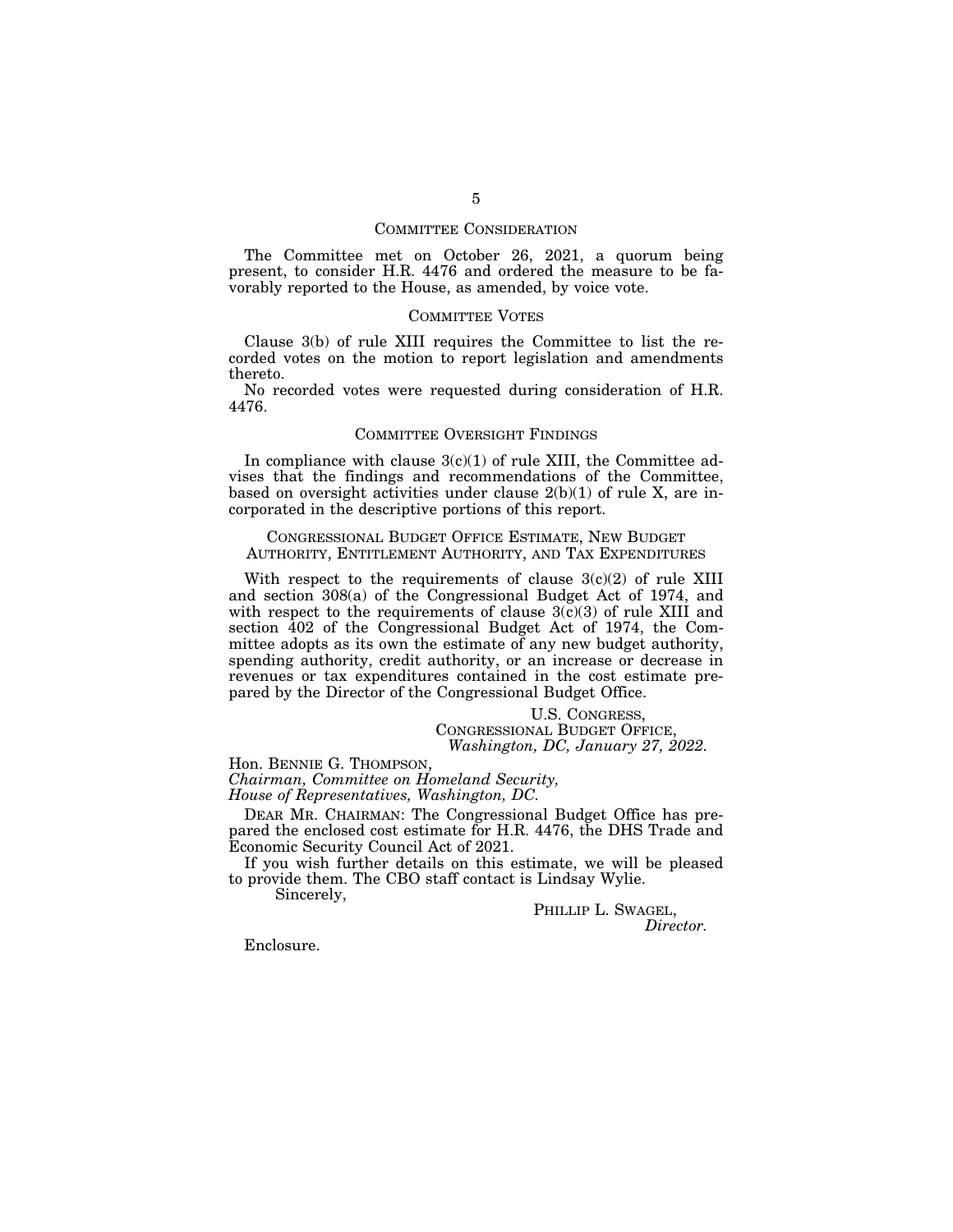| As ordered reported by the House Committee on Homeland Security on October 26, 2021 |      |                                     |               |  |
|-------------------------------------------------------------------------------------|------|-------------------------------------|---------------|--|
| By Fiscal Year, Millions of Dollars                                                 | 2022 | 2022-2026                           | 2022-2031     |  |
| Direct Spending (Outlays)                                                           |      |                                     |               |  |
| Revenues                                                                            |      | n                                   | n             |  |
| Increase or Decrease (-)<br>in the Deficit                                          | Ω    | Ω                                   |               |  |
| Spending Subject to<br>Appropriation (Outlays)                                      | 2    | 14                                  | not estimated |  |
| Statutory pay-as-you-go<br>procedures apply?                                        | No   | <b>Mandate Effects</b>              |               |  |
| Increases on-budget deficits in any<br>of the four consecutive 10-year              | No.  | Contains intergovernmental mandate? | No            |  |
| periods beginning in 2032?                                                          |      | Contains private-sector mandate?    | No            |  |

H.R. 4476 would establish a Trade and Economic Security Council within the Department of Homeland Security (DHS). The council would consist of representatives from multiple DHS offices and subagencies and would be responsible for identifying risks to trade and economic security and recommending new policies in those areas. Under the bill, the council would be required to meet at least four times a year and brief the Congress every six months on its activities. H.R. 4476 also would establish the position of Assistant Secretary for Trade and Economic Security within the department, which would be responsible for chairing the council and coordinating DHS activities on trade and economic security.

The bill would authorize the appropriation of \$3 million each year from 2022 to 2026. Using historical patterns of spending for similar programs and assuming appropriation of the authorized amounts, CBO estimates implementing H.R. 4476 would cost DHS about \$14 million over the 2022–2026 period, with the remaining authorized amount spent after 2026.

The CBO staff contact for this estimate is Lindsay Wylie. The estimate was reviewed by Leo Lex, Deputy Director of Budget Analysis.

### CORRESPONDENCE WITH OTHER COMMITTEES

HOUSE OF REPRESENTATIVES, COMMITTEE ON ENERGY AND COMMERCE, *Washington, DC, January 27, 2022.* 

Hon. BENNIE G. THOMPSON, *Chairman, Committee on Homeland Security, House of Representatives, Washington, DC.* 

DEAR CHAIRMAN THOMPSON: I write concerning H.R. 4476, the "DHS Trade and Economic Security Council Act of 2021," which was additionally referred to the Committee on Energy and Commerce.

In recognition of the desire to expedite consideration of H.R. 4476, the Committee agrees to waive formal consideration of the bill as to provisions that fall within the Rule X jurisdiction of the Committee. The Committee takes this action with the mutual un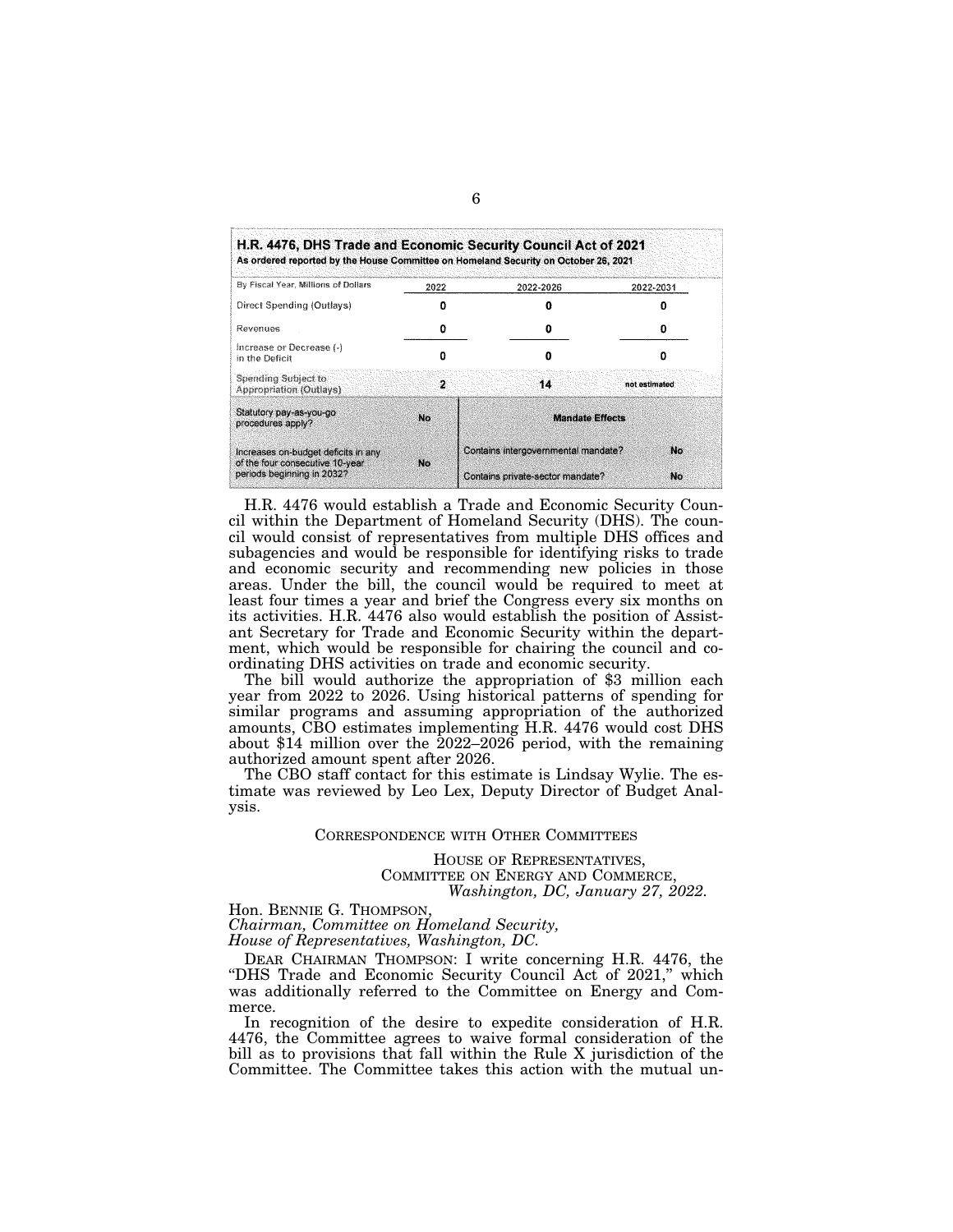derstanding that we do not waive any jurisdiction over the subject matter contained in this or similar legislation, and that the Committee will be appropriately consulted and involved as this bill or similar legislation moves forward so that we may address any remaining issues within our jurisdiction. I also request that you support my request to name members of the Committee to any conference committee to consider such provisions.

Finally, I would appreciate the inclusion of this letter into the report on H.R. 4476.

----

Sincerely,

FRANK PALLONE, JR., *Chairman.* 

# HOUSE OF REPRESENTATIVES, COMMITTEE ON HOMELAND SECURITY, *Washington, DC, January 27, 2022.*

Hon. FRANK PALLONE, JR.,

*Chairman, Committee on Energy and Commerce, House of Representatives, Washington, DC.* 

DEAR CHAIRMAN PALLONE: Thank you for your letter regarding H.R. 4476, the ''DHS Trade and Economic Security Council Act of 2021.'' I recognize that the Committee on Energy and Commerce has a jurisdictional interest in H.R. 4476, and I appreciate your effort to allow this bill to be considered on the House floor.

I concur with you that forgoing action on the bill does not in any way prejudice the Committee on Energy and Commerce with respect to its jurisdictional prerogatives on this bill or similar legislation in the future, and I would support your effort to seek appointment of an appropriate number of conferees to any House–Senate conference involving this legislation.

I will include our letters on H.R. 4476 in the Committee report on this measure and in the *Congressional Record* during floor consideration of this bill. I look forward to working with you on this legislation and other matters of great importance to this Nation.

Sincerely,

BENNIE G. THOMPSON, *Chairman.* 

### FEDERAL MANDATES STATEMENT

The Committee adopts as its own the estimate of Federal mandates prepared by the Director of the Congressional Budget Office pursuant to section 423 of the Unfunded Mandates Reform Act.

### DUPLICATIVE FEDERAL PROGRAMS

Pursuant to clause 3(c) of rule XIII, the Committee finds that H.R. 4476 does not contain any provision that establishes or reauthorizes a program known to be duplicative of another Federal program.

### STATEMENT OF GENERAL PERFORMANCE GOALS AND OBJECTIVES

Pursuant to clause  $3(c)(4)$  of rule XIII, the objective of H.R. 4476 is to solidify DHS' efforts to address supply chain vulnerabilities and support the Nation's economic security by codifying two exist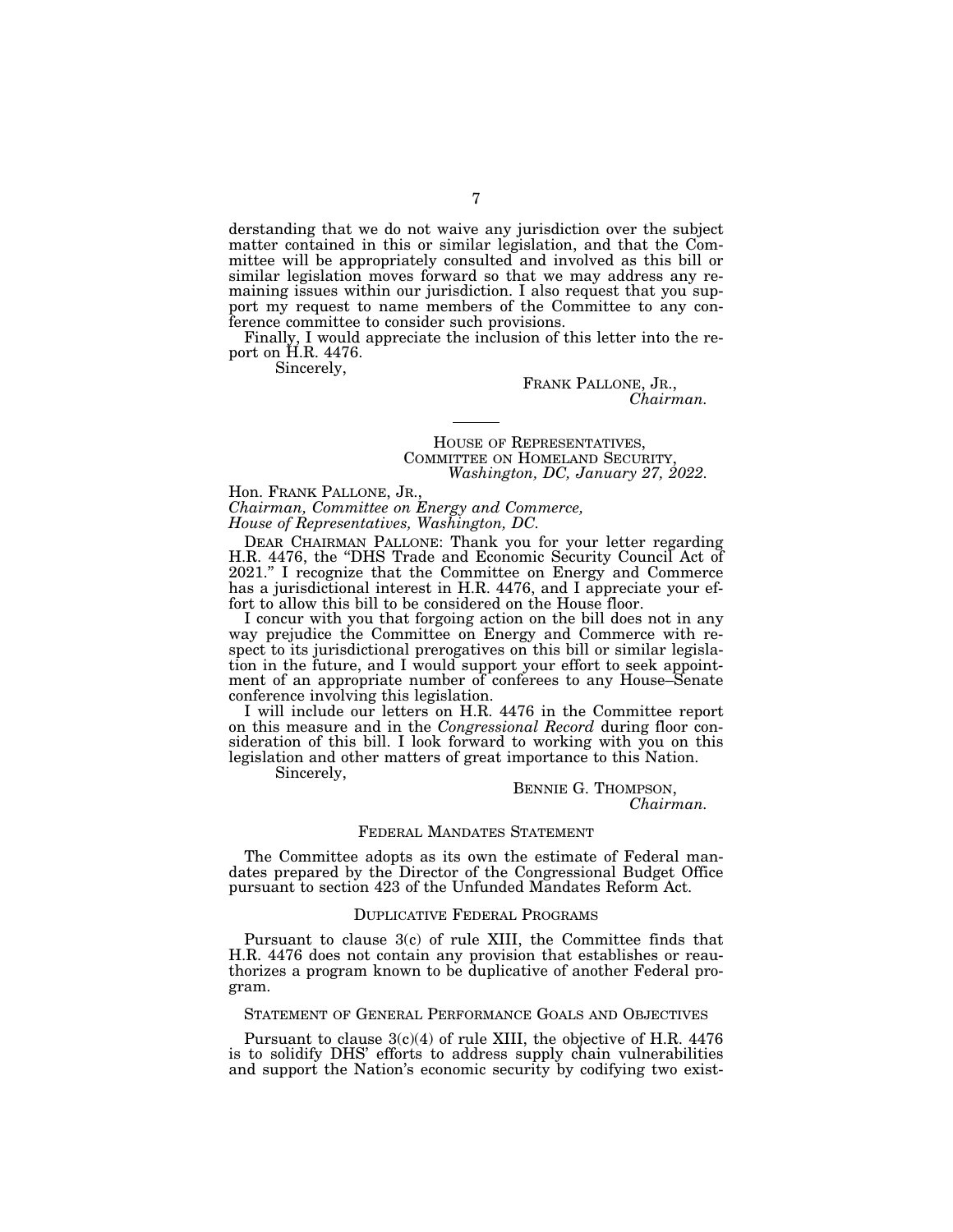ing entities within the Department: (1) the DHS Trade and Economic Security Council, and (2) the position of Assistant Secretary for Trade and Economic Security within the Office of Strategy, Policy, and Plans.

### CONGRESSIONAL EARMARKS, LIMITED TAX BENEFITS, AND LIMITED TARIFF BENEFITS

In compliance with rule XXI, this bill, as reported, contains no congressional earmarks, limited tax benefits, or limited tariff benefits as defined in clause 9(d), 9(e), or 9(f) of rule XXI.

### ADVISORY COMMITTEE STATEMENT

No advisory committees within the meaning of section 5(b) of the Federal Advisory Committee Act were created by this legislation.

### APPLICABILITY TO LEGISLATIVE BRANCH

The Committee finds that H.R. 4476 does not relate to the terms and conditions of employment or access to public services or accommodations within the meaning of section  $102(b)(3)$  of the Congressional Accountability Act.

### SECTION-BY-SECTION ANALYSIS OF THE LEGISLATION

### *Section 1. Short Title.*

This section states that the Act may be cited as the ''DHS Trade and Economic Security Council Act of 2021''.

*Sec. 2. DHS Trade and Economic Security Council.* 

This section amends the Homeland Security Act of 2002 by adding a new section entitled, ''DHS Trade and Economic Security Council.'' This section establishes a Trade and Economic Security Council within the Department. This section details the duties of the Council, outlines membership requirements, names the Assistant Secretary for Trade and Economic Security as the Chair, and establishes when the Council shall meet. In addition, this section requires the Council to brief the Committee on Homeland Security of the House of Representatives and the Committee on Homeland Security and Governmental Affairs of the Senate on the activities and actions of the Council not later than 180 days after enactment of this Act.

*Sec. 3. Assistant Secretary for Trade and Economic Security.* 

This section requires that one of the Assistant Secretaries within the Office of Strategy, Policy, and Plans shall be an Assistant Secretary for Trade and Economic Security. This section also delineates the duties and additional responsibilities of the Assistant Secretary for Trade and Economic Security to include: overseeing activities related to supply chain mapping, serving as the Department's representative on the Committee on Foreign Investment in the United States, and coordinating with stakeholders.

*Sec. 4. Authorization of Appropriations.* 

This section authorizes \$3,000,000 for each of fiscal years 2022 through 2026 to carry out the activities in section 890B and subsection (g) of section 709 of the Homeland Security Act of 2002.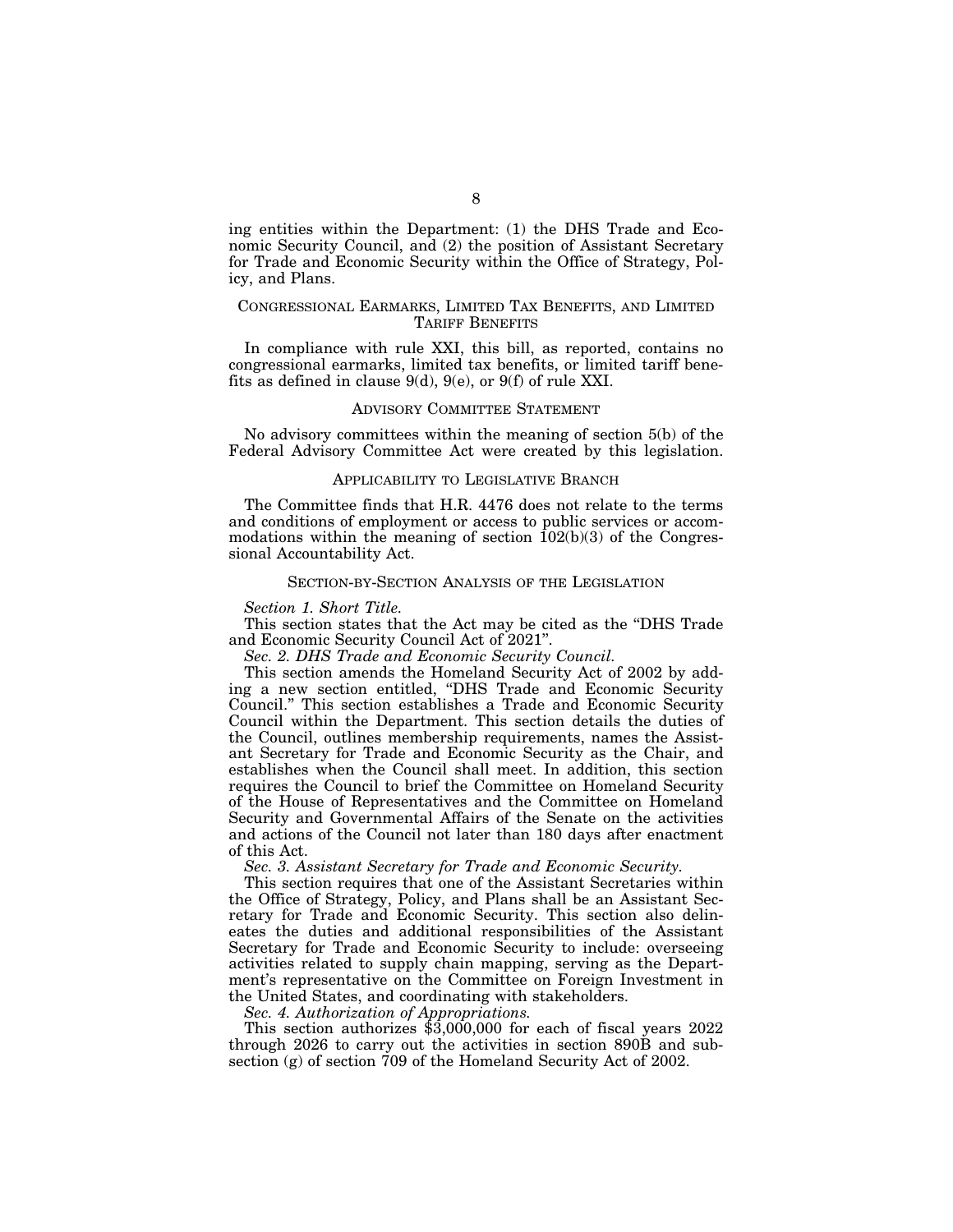CHANGES IN EXISTING LAW MADE BY THE BILL, AS REPORTED

In compliance with clause 3(e) of rule XIII of the Rules of the House of Representatives, changes in existing law made by the bill, as reported, are shown as follows (existing law proposed to be omitted is enclosed in black brackets, new matter is printed in italics, and existing law in which no change is proposed is shown in roman):

### **HOMELAND SECURITY ACT OF 2002**

### **SECTION 1. SHORT TITLE; TABLE OF CONTENTS.**

(a) SHORT TITLE.—This Act may be cited as the ''Homeland Security Act of 2002''.

(b) TABLE OF CONTENTS.—The table of contents for this Act is as follows:

Sec. 1. Short title; table of contents.

\* \* \* \* \* \* \* \* TITLE VIII—COORDINATION WITH NON-FEDERAL ENTITIES; INSPECTOR GENERAL; UNITED STATES SECRET SERVICE; COAST GUARD; GENERAL **PROVISIONS** 

\* \* \* \* \* \* \* \*

Subtitle H—Miscellaneous Provisions

\* \* \* \* \* \* \* \* *Sec. 890B. DHS Trade and Economic Security Council.* 

\* \* \* \* \* \* \*

# **TITLE VII—MANAGEMENT**

\* \* \* \* \* \* \*

### **SEC. 709. OFFICE OF STRATEGY, POLICY, AND PLANS.**

(a) IN GENERAL.—There is established in the Department an Office of Strategy, Policy, and Plans.

(b) HEAD OF OFFICE.—The Office of Strategy, Policy, and Plans shall be headed by an Under Secretary for Strategy, Policy, and Plans, who shall serve as the principal policy advisor to the Secretary. The Under Secretary for Strategy, Policy, and Plans shall be appointed by the President, by and with the advice and consent of the Senate.

(c) FUNCTIONS.—The Under Secretary for Strategy, Policy, and Plans shall—

(1) lead, conduct, and coordinate Department-wide policy development and implementation and strategic planning;

(2) develop and coordinate policies to promote and ensure quality, consistency, and integration for the programs, components, offices, and activities across the Department;

(3) develop and coordinate strategic plans and long-term goals of the Department with risk-based analysis and planning to improve operational mission effectiveness, including consultation with the Secretary regarding the quadrennial homeland security review under section 707;

(4) manage Department leadership councils and provide analytics and support to such councils;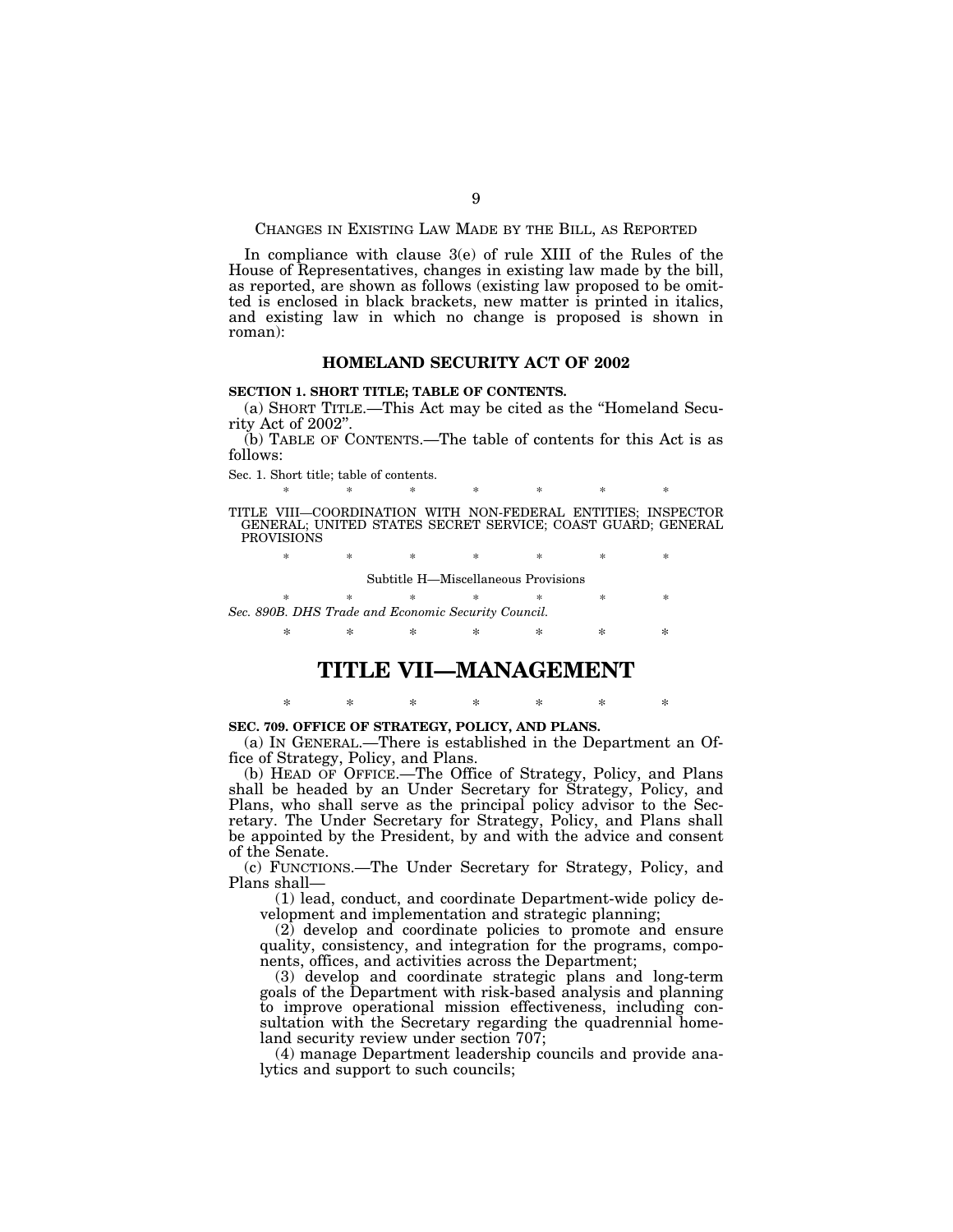(5) manage international coordination and engagement for the Department;

(6) review and incorporate, as appropriate, external stakeholder feedback into Department policy; and

(7) carry out such other responsibilities as the Secretary determines appropriate.<br>(d) DEPUTY UNDER SECRETARY.—

 $(1)$  In GENERAL.—The Secretary may—

(A) establish within the Office of Strategy, Policy, and Plans a position of Deputy Under Secretary to support the Under Secretary for Strategy, Policy, and Plans in carrying out the Under Secretary's responsibilities; and

(B) appoint a career employee to such position.

(2) LIMITATION ON ESTABLISHMENT OF DEPUTY UNDER SEC-RETARY POSITIONS.—A Deputy Under Secretary position (or any substantially similar position) within the Office of Strategy, Policy, and Plans may not be established except for the position provided for by paragraph (1), unless the Secretary receives prior authorization from Congress.

(3) DEFINITIONS.—For purposes of paragraph (1)—

(A) the term "career employee" means any employee (as such term is defined in section 2105 of title 5, United States Code), but does not include a political appointee; and

(B) the term ''political appointee'' means any employee who occupies a position which has been excepted from the competitive service by reason of its confidential, policy-determining, policy-making, or policy-advocating character.

(e) COORDINATION BY DEPARTMENT COMPONENTS.—To ensure consistency with the policy priorities of the Department, the head of each component of the Department shall coordinate with the Office of Strategy, Policy, and Plans in establishing or modifying policies or strategic planning guidance with respect to each such component.<br>(f) HOMELAND SECURITY STATISTICS AND JOINT ANALYSIS.—

(1) HOMELAND SECURITY STATISTICS.—The Under Secretary for Strategy, Policy, and Plans shall—

(A) establish standards of reliability and validity for statistical data collected and analyzed by the Department;

(B) be provided by the heads of all components of the Department with statistical data maintained by the Department regarding the operations of the Department;

(C) conduct or oversee analysis and reporting of such data by the Department as required by law or as directed by the Secretary; and

(D) ensure the accuracy of metrics and statistical data provided to Congress.

(2) TRANSFER OF RESPONSIBILITIES.—There shall be transferred to the Under Secretary for Strategy, Policy, and Plans the maintenance of all immigration statistical information of U.S. Customs and Border Protection, U.S. Immigration and Customs Enforcement, and United States Citizenship and Immigration Services, which shall include information and statistics of the type contained in the publication entitled ''Yearbook of Immigration Statistics'' prepared by the Office of Immigra-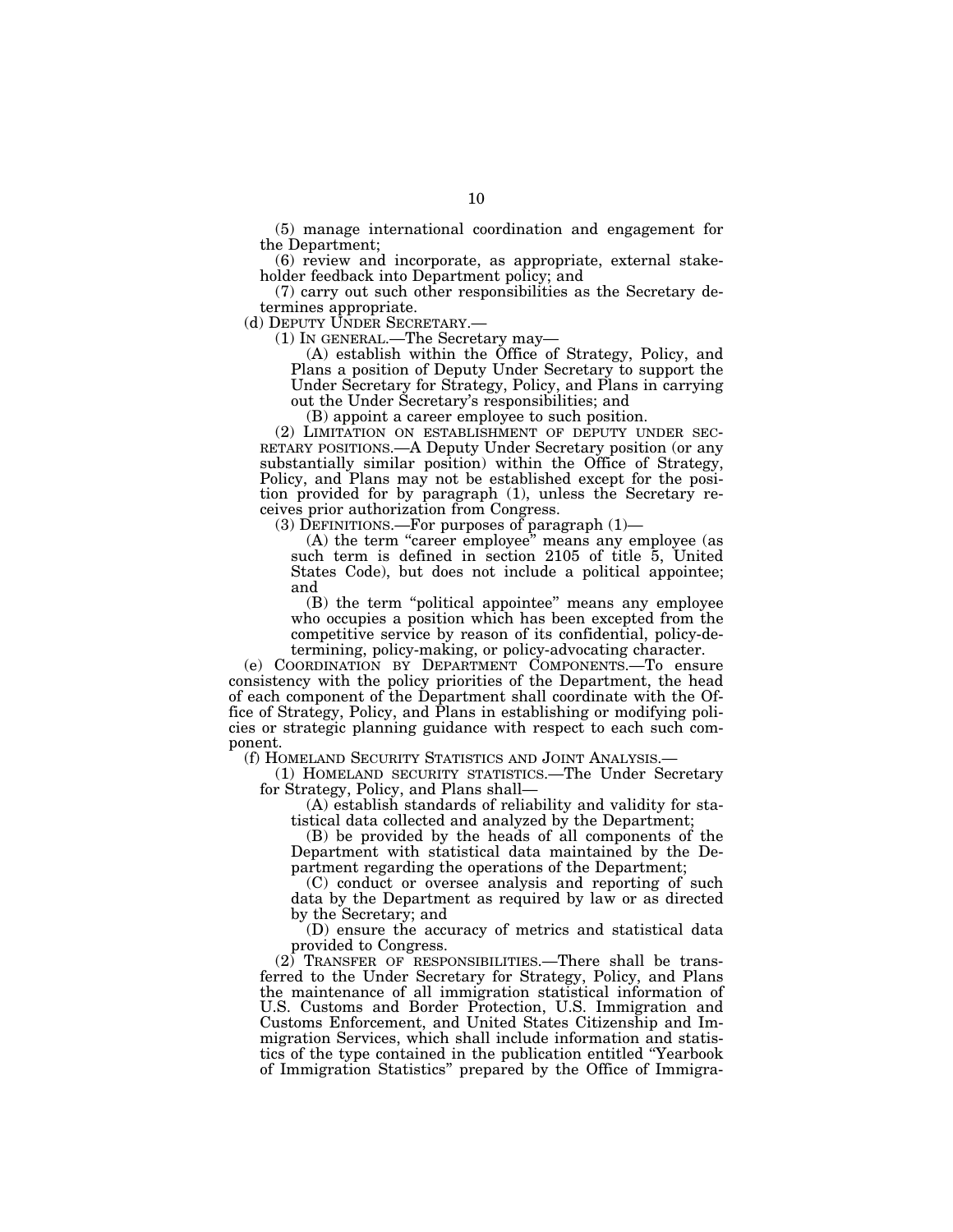tion Statistics, including region-by-region statistics on the aggregate number of applications and petitions filed by an alien (or filed on behalf of an alien) and denied, and the reasons for such denials, disaggregated by category of denial and application or petition type.

*(g) ASSISTANT SECRETARY FOR TRADE AND ECONOMIC SECU-RITY.—* 

*(1) IN GENERAL.—There is within the Office of Strategy, Policy, and Plans an Assistant Secretary for Trade and Economic Security.* 

*(2) DUTIES.—The Assistant Secretary for Trade and Economic Security shall be responsible for policy formulation regarding matters relating to economic security and trade, as such matters relate to the mission and the operations of the Department.* 

*(3) ADDITIONAL RESPONSIBILITIES.—In addition to the duties specified in paragraph (2), the Assistant Secretary for Trade and Economic Security shall—* 

*(A) oversee—* 

*(i) the activities and enhancements of requirements for supply chain mapping not otherwise assigned by law or by the Secretary to another officer; and* 

*(ii) assessments and reports to Congress related to critical economic security domains;* 

*(B) serve as the executive for the Department on the Committee on Foreign Investment in the United States (CFIUS), the Committee for the Assessment of Foreign Participation in the United States Telecommunications Services Sector, and the Federal Acquisition Security Council (in addition to any position on such Council occupied by a representative of the Cybersecurity and Infrastructure Security Agency of the Department);* 

*(C) coordinate with stakeholders in other Federal departments and agencies and non-governmental entities with trade and economic security interests, authorities, and responsibilities; and* 

*(D) perform such additional duties as the Secretary or the Under Secretary of Strategy, Policy, and Plans may prescribe.* 

*(4) DEFINITIONS.—In this subsection:* 

*(A) CRITICAL ECONOMIC SECURITY DOMAIN.—The term ''critical economic security domain'' means any infrastructure, industry, technology, or intellectual property (or combination thereof) that is essential for the economic security of the United States.* 

*(B) ECONOMIC SECURITY.—The term ''economic security'' has the meaning given such term in section 890B.* 

 $\lceil \frac{g}{h} \rceil$  (h) LIMITATION.—Nothing in this section overrides or otherwise affects the requirements specified in section 888.

\* \* \* \* \* \* \*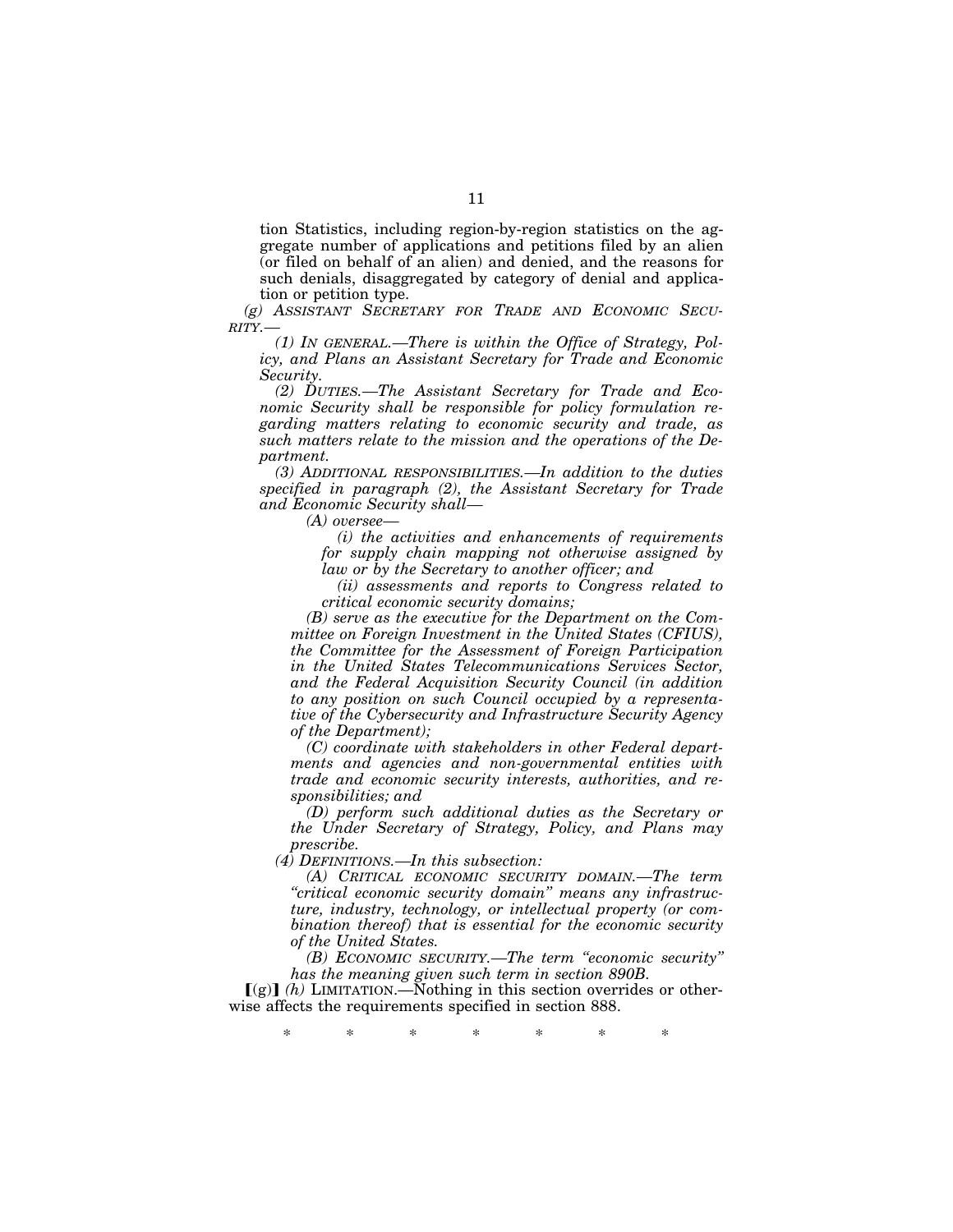# **TITLE VIII—COORDINATION WITH NON-FEDERAL ENTITIES; INSPECTOR GEN-ERAL; UNITED STATES SECRET SERV-ICE; COAST GUARD; GENERAL PROVI-SIONS**

\* \* \* \* \* \* \*

# **Subtitle H—Miscellaneous Provisions**

\* \* \* \* \* \* \*

*SEC. 890B. DHS TRADE AND ECONOMIC SECURITY COUNCIL.* 

*(a) ESTABLISHMENT.—There is established in the Department the DHS Trade and Economic Security Council (referred to in this section as the ''Council'').* 

*(b) DUTIES OF THE COUNCIL.—The Council shall provide to the Secretary advice and recommendations on matters of trade and economic security, including—* 

*(1) identifying concentrated risks for trade and economic security;* 

*(2) setting priorities for securing the Nation's trade and economic security;* 

*(3) coordinating Department-wide activity on trade and economic security matters;* 

*(4) with respect to the President's continuity of the economy plan under section 9603 of the William M. (Mac) Thornberry National Defense Authorization Act of Fiscal Year 2021;* 

*(5) proposing statutory and regulatory changes impacting trade and economic security; and* 

*(6) any other matters the Secretary considers appropriate. (c) MEMBERSHIP.—* 

*(1) IN GENERAL.—The Council shall be composed of the following members:* 

*(A) The Assistant Secretary for Trade and Economic Security of the Office of Strategy, Policy, and Plans of the Department.* 

*(B) An officer or an employee, selected by the Secretary, from each of the following components and offices of the Department:* 

*(i) The Cybersecurity and Infrastructure Security Agency.* 

*(ii) The Federal Emergency Management Agency.* 

*(iii) The Office of Intelligence and Analysis.* 

*(iv) The Science and Technology Directorate.* 

*(v) United States Citizenship and Immigration Services.* 

*(vi) The Coast Guard.* 

*(vii) U.S. Customs and Border Protection.* 

*(viii) U.S. Immigration and Customs Enforcement.* 

*(ix) The Transportation Security Administration.* 

*(2) CHAIR AND VICE CHAIR.—The Assistant Secretary for Trade and Economic Security shall serve as Chair of the Coun-*